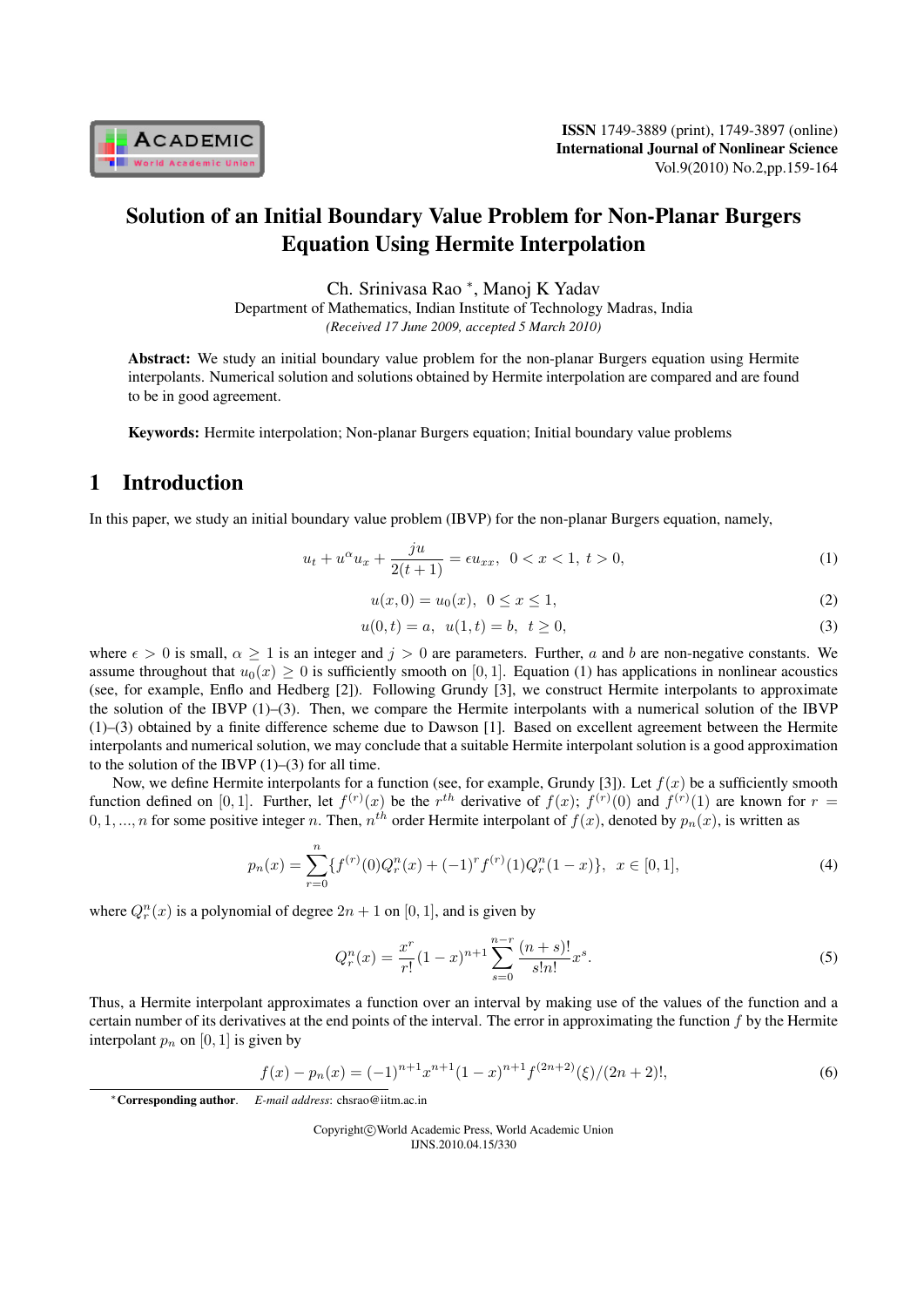for some  $\xi \in (0,1)$  and  $f^{(2n+2)}$  is assumed to be continuous in  $(0,1)$ .

The Hermite interpolation polynomial given by (4)–(5) is discussed in detail by Phillips [8]. Grundy and Phillips [6] exemplified the application of Hermite interpolants to estimate the initial values for solving a boundary value problem posed for ODEs of the form  $y''(x) = f(x, y)$  on [0, 1]. We may refer to Lanczos [7] and Grundy ([4], [5]) for a related study.

Sachdev and his collaborators (see [9], [10]) have studied the large time behaviour of periodic solutions of some generalized Burgers equations, including the non-planar Burgers equation, using a perturbative technique.

In the next section, we approximate the solution of the IBVP  $(1)$ – $(3)$  by a suitable Hermite interpolant and then present a comparison of the Hermite interpolants with the numerical solution of the IBVP (1)–(3). Finally section 3 presents the conclusions.

### 2 Hermite interpolant solution of IBVP (1)–(3)

In this section, we find Hermite interpolants  $p_2$ ,  $p_3$ ,  $p_4$  for approximating the solution of the initial boundary value problem (1)–(3) and compare them with numerical solution of the IBVP (1)–(3). This approximation is valid for all time t. The accuracy of the approximation depends on the order of the Hermite interpolant and the compatibility of the initial and boundary conditions with the given PDE.

Rewrite (1) as

$$
u_{xx} = \frac{1}{\epsilon} \left[ u_t + u^{\alpha} u_x + \frac{j u}{2(t+1)} \right].
$$

We make use of the Green's function for the operator  $\frac{\partial^2}{\partial x^2}$  subject to homogeneous Dirichlet boundary conditions at  $x=0$ and  $x = 1$  to arrive at the following integro-differential equation

$$
u(x,t) = a + (b - a)x + \frac{1}{\epsilon} \int_0^1 K(x,s) \left( u_t + u^{\alpha} u_s + \frac{j u}{2(t+1)} \right) ds,
$$
 (1)

where  $K(x, s) = \begin{cases} s(x-1), & 0 \le s \le x \\ s(x-1), & x \le s \le 1 \end{cases}$  $x(s-1), \quad s \leq s \leq x$ . The first two terms on the right hand side of (1) are due to the nonhomo-<br> $x(s-1), \quad x \leq s \leq 1$ . geneous boundary conditions (see (3)) at  $x = 0$  and  $x = 1$ . Further,  $u_t$  and  $u_s$  in (1) are partial derivatives of  $u(s, t)$  with respect to  $t$  and  $s$  respectively. Performing an integration by parts in  $(1)$ , we arrive at

$$
u(x,t) = a + (b-a)x + \frac{1}{\epsilon} \left[ \int_0^1 K(x,s) \left( u_t + \frac{ju}{2(t+1)} \right) ds - \int_0^x (x-1) \frac{u^{\alpha+1}}{\alpha+1} ds - \int_x^1 x \frac{u^{\alpha+1}}{\alpha+1} ds \right].
$$
 (2)

Differentiating  $(2)$  with respect to x, we get

$$
u_x(x,t) = \frac{1}{\epsilon} \left[ \int_0^x s \left( u_t + \frac{ju}{2(t+1)} \right) ds + \int_x^1 (s-1) \left( u_t + \frac{ju}{2(t+1)} \right) ds - \int_0^1 \frac{u^{\alpha+1}}{\alpha+1} ds + \frac{u^{\alpha+1}}{\alpha+1} \right] + (b-a).
$$
 (3)

Let

$$
u_x(0,t) = V_0(t) \text{ and } u_x(1,t) = V_1(t). \tag{4}
$$

Following (4) and (5), we write the Hermite interpolant approximation to  $u(x, t)$  as

$$
p_n(x,t) = \sum_{r=0}^n \{u_{x,r}(0,t)Q_r^n(x) + (-1)^r u_{x,r}(1,t)Q_r^n(1-x)\}, \quad x \in [0,1],
$$
\n(5)

where  $Q_r^n(x)$  is as in (5) and  $u_{x,r}$  is the  $r^{th}$  partial derivative of u with respect to x. It may be noted here that  $u_{x,r}(0,t)$ and  $u_{x,r}(1,t)$  can be expressed in terms of  $V_0(t)$ ,  $V_1(t)$  and their derivatives.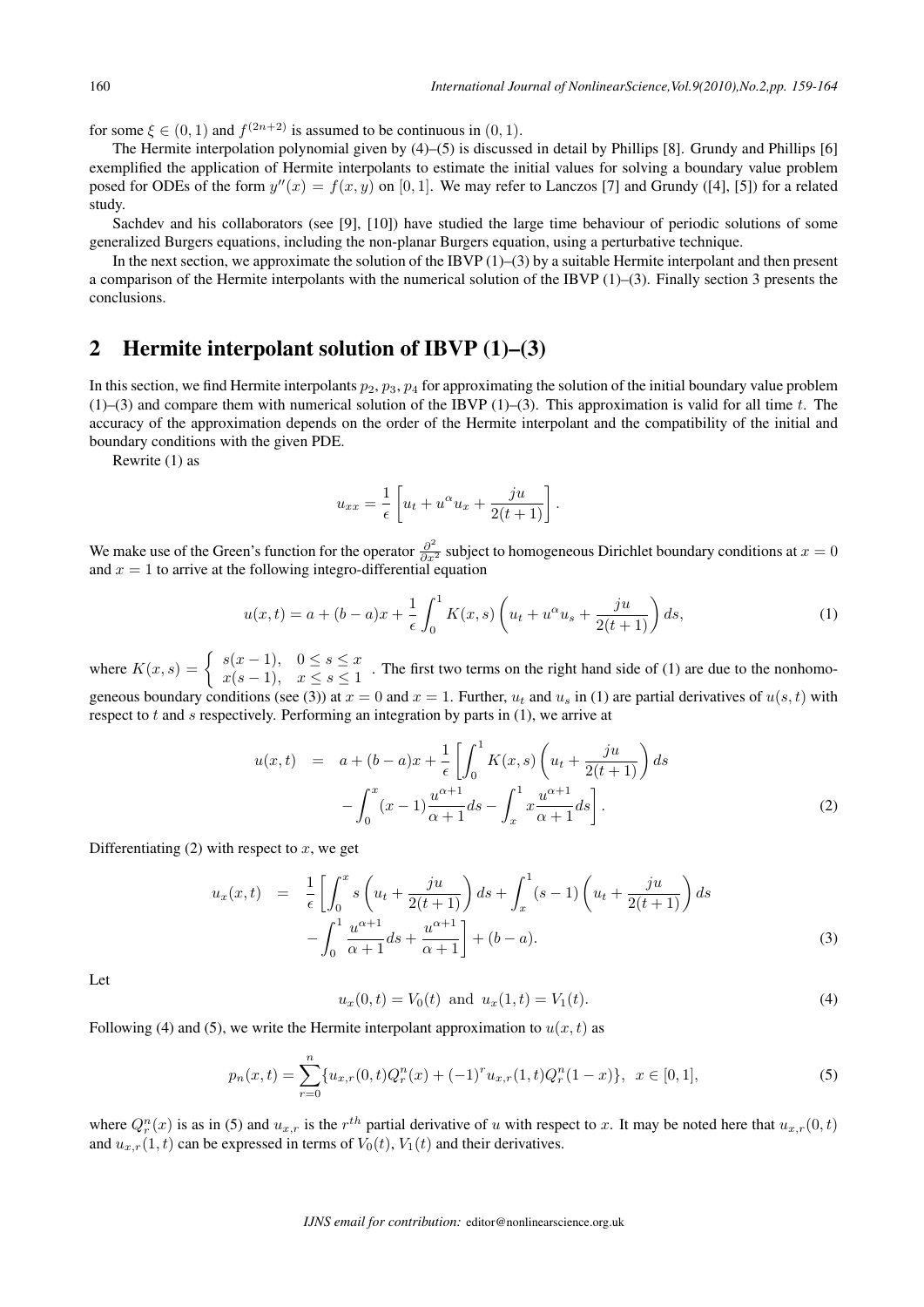We find the Hermite interpolants  $p_2$ ,  $p_3$  and  $p_4$  and compare with numerical solution of the IBVP (1)–(3) for specific initial and boundary conditions. For this purpose, we need to find  $u_{x,r}(0,t)$  and  $u_{x,r}(1,t)$ ,  $r = 1, 2, 3, 4$  (see (5)). We give below derivation of expressions for  $u_{x,r}(0,t)$  and  $u_{x,r}(1,t)$  in terms of  $V_0(t)$ ,  $V_1(t)$  and their derivatives. Clearly from  $(3)$  and  $(4)$ 

$$
u_{x,0}(0,t) = u(0,t) = a, \ u_{x,0}(1,t) = u(1,t) = b,
$$
  

$$
u_{x,1}(0,t) = V_0(t), \ u_{x,1}(1,t) = V_1(t).
$$

Making use of the equation (1) and the boundary conditions (3), we get

$$
u_{x,2}(0,t) = \frac{1}{\epsilon} \left( a^{\alpha} V_0 + \frac{aj}{2(t+1)} \right), \ \ u_{x,2}(1,t) = \frac{1}{\epsilon} \left( b^{\alpha} V_1 + \frac{bj}{2(t+1)} \right). \tag{6}
$$

We illustrate the computation of  $u_{x,3}(0, t)$ :

$$
u_{x,3}(0,t) = \frac{1}{\epsilon} \left( u_t + u^{\alpha} u_x + \frac{ju}{2(t+1)} \right)_x (0,t),
$$
  
\n
$$
= \frac{1}{\epsilon} \left( u_{tx} + u^{\alpha} u_{xx} + \alpha u^{\alpha-1} u_x^2 + \frac{ju_x}{2(t+1)} \right) (0,t),
$$
  
\n
$$
= \frac{1}{\epsilon} \left( V'_0 + a^{\alpha} u_{x,2}(0,t) + \alpha a^{\alpha-1} V_0^2 + \frac{jV_0}{2(t+1)} \right).
$$

Similarly, we can compute the other coefficients in (5) :

$$
u_{x,3}(1,t) = \frac{1}{\epsilon} \left( V_1' + b^{\alpha} u_{x,2}(1,t) + \alpha b^{\alpha-1} V_1^2 + \frac{jV_1}{2(t+1)} \right),
$$
  
\n
$$
u_{x,4}(0,t) = \frac{1}{\epsilon} \left( \frac{a^{\alpha}}{\epsilon} V_0' - \frac{j a}{2\epsilon(t+1)^2} + a^{\alpha} u_{x,3}(0,t) + \left( 3\alpha a^{\alpha-1} V_0 + \frac{j}{2(t+1)} \right) u_{x,2}(0,t) + \alpha(\alpha-1) a^{\alpha-2} V_0^3 \right),
$$
  
\n
$$
u_{x,4}(1,t) = \frac{1}{\epsilon} \left( \frac{b^{\alpha}}{\epsilon} V_1' - \frac{j b}{2\epsilon(t+1)^2} + b^{\alpha} u_{x,3}(1,t) + \left( 3\alpha b^{\alpha-1} V_1 + \frac{j}{2(t+1)} \right) u_{x,2}(1,t) + \alpha(\alpha-1) b^{\alpha-2} V_1^3 \right).
$$

We require that initial and boundary conditions be compatible at  $x = 0$  and  $x = 1$ , that is,

$$
u_{x,r}(0,0) = u_0^{(r)}(0), \ \ u_{x,r}(1,0) = u_0^{(r)}(1), \ \ r = 0, 1, 2, 3, 4. \tag{7}
$$

Here  $u_0^{(r)}(x)$  is the  $r^{th}$  derivative of  $u_0(x)$  and  $u_{x,r}(0,0)$  and  $u_{x,r}(1,0)$  are determined above. This results in the following conditions on  $V_0(t)$ ,  $V_1(t)$  and their first derivatives at  $t = 0$ :

$$
V_0(0) = u_{x,1}(0,0) = u'_0(0), V_1(0) = u_{x,1}(1,0) = u'_0(1),
$$
  
\n
$$
V'_0(0) = \epsilon u_{x,3}(0,0) - a^{\alpha} u_{x,2}(0,0) - \alpha a^{\alpha-1} V_0^2(0) - \frac{jV_0(0)}{2},
$$
  
\n
$$
V'_1(0) = \epsilon u_{x,3}(1,0) - b^{\alpha} u_{x,2}(1,0) - \alpha b^{\alpha-1} V_1^2(0) - \frac{jV_1(0)}{2}.
$$
\n(8)

Thus, having determined  $p_n(x, t)$  ( $n = 2, 3, 4$ ) in terms of the unknown functions  $V_0(t)$ ,  $V_1(t)$  and their derivatives, we replace u and its first partial derivatives in the right hand side of (3) by  $p_n$  and its corresponding first partial derivatives. Then, letting  $x \to 0+$  and  $x \to 1-$  in the resulting equation, we obtain a system of ordinary differential equations for  $V_0$ and  $V_1$  as

$$
V_0 = b - a + \frac{a^{\alpha+1}}{\epsilon(\alpha+1)} + \frac{1}{\epsilon} \int_0^1 \left[ (s-1) \left( \frac{\partial p_n}{\partial t} + \frac{j p_n}{2(t+1)} \right) - \frac{p_n^{\alpha+1}}{\alpha+1} \right] ds,
$$
  

$$
V_1 = b - a + \frac{b^{\alpha+1}}{\epsilon(\alpha+1)} + \frac{1}{\epsilon} \int_0^1 \left[ s \left( \frac{\partial p_n}{\partial t} + \frac{j p_n}{2(t+1)} \right) - \frac{p_n^{\alpha+1}}{\alpha+1} \right] ds.
$$
 (9)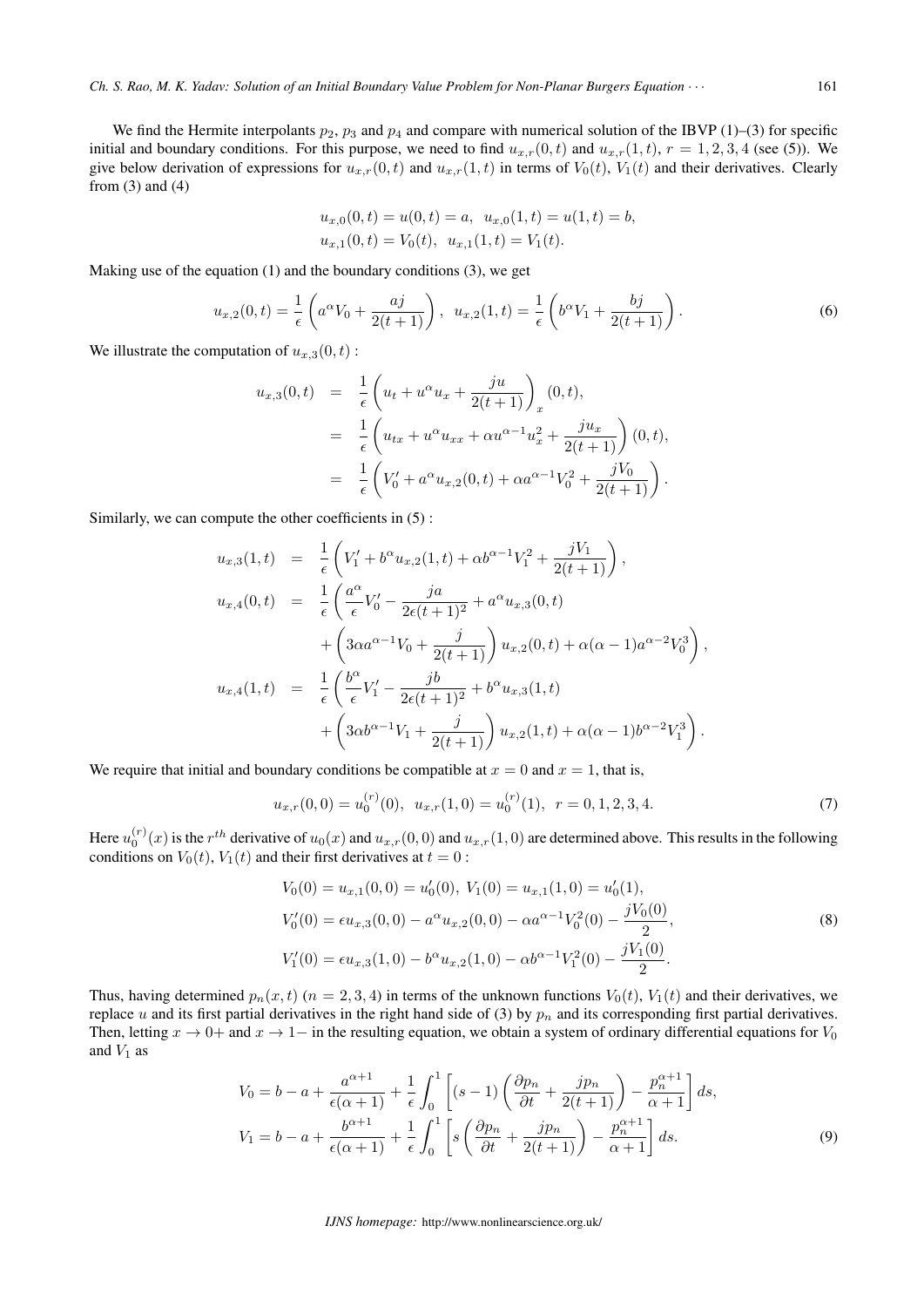For  $n = 2$ ,  $p_n$  involves the values of  $u_{x,r}(x,t)$  for  $r = 0,1,2$  at  $x = 0$  and  $x = 1$ . Substituting  $p_2(x,t)$  in (9) and simplifying we arrive at a system of two first order nonlinear ordinary differential equations for the unknown functions  $V_0$  and  $V_1$ . To solve this system of ODEs, we need the initial values  $V_0(0)$  and  $V_1(0)$  given in (8). For a set of parameter values,  $\alpha = 1$ ,  $j = 1$ ,  $\epsilon = 0.1$  and  $a = b = 0$ , we give below the system of ODEs

$$
V'_0(t) = -\left\{2.6 + \frac{0.5}{1+t}\right\} V_0(t) - 1.6V_1(t) + 0.40303 V_0(t)V_1(t)
$$
  
\n
$$
-0.315152 (V_0^2(t) + V_1^2(t))
$$
  
\n
$$
V'_1(t) = -1.6V_0(t) - \left\{2.6 + \frac{0.5}{1+t}\right\} V_1(t) + 0.40303 V_0(t)V_1(t)
$$
\n(10)

$$
-0.315152\left(V_0^2(t) + V_1^2(t)\right). \tag{11}
$$

Similarly, when we substitute  $p_3$  or  $p_4$  in (9), we arrive at a system of two second order nonlinear ODEs for  $V_0$  and  $V_1$ . Thus, we need to solve a system of ODEs for  $V_0$  and  $V_1$  subject to initial conditions given in (8). This is done numerically. The system of nonlinear ODEs coming from (9) are of the form

$$
\frac{d^2V}{dt^2} = F(t, V, V')
$$

where  $V = (V_0, V_1)$  and the components of F are polynomials in  $V_0$ ,  $V_1$  for  $n = 3, 4$ . So the local existence and uniqueness of solution is guaranteed subject to the initial data (8). It is worthwhile to note that the Hermite interpolant solution  $p_n(x, t)$  approximately solves the IBVP (1)–(3) subject to the initial profile  $p_n(x, 0)$  for all time t.

For our computations, we have chosen  $u_0(x)$  to be  $sin(\pi x)$  such that  $a = b = 0$  (compatibility condition). Figure 1 shows an excellent agreement between the simulated initial profile  $p_4(x, 0)$  with  $\alpha = 1$ ,  $j = 1$  and  $\epsilon = 0.1$  and the initial profile  $u_0(x) = \sin \pi x$ ; the error is of order  $O(10^{-5})$ . In fact, when  $\alpha = 1$ ,  $p_4(x, 0)$  does not depend on j and  $\epsilon$  and is given by

$$
p_4(x,0) = \pi \{ Q_1^4(x) + Q_1^4(1-x) \} - \pi^3 \{ Q_3^4(x) + Q_3^4(1-x) \},\tag{12}
$$

the  $4^{th}$  order Hermite interpolant of  $\sin \pi x$  on [0, 1].

We have compared the numerical solution of the IBVP  $(1)$ – $(3)$ , obtained by a finite difference scheme due to Dawson [1], and the Hermite interpolants  $p_2(x, t)$ ,  $p_3(x, t)$  and  $p_4(x, t)$  at different times for different values of  $\alpha$ ,  $j$  and  $\epsilon$ . Figures 2 and 3 show the numerical and Hermite interpolant solutions  $p_2(x, t)$ ,  $p_3(x, t)$ ,  $p_4(x, t)$  at times  $t = 1, 5$  for  $\alpha = 1, j = 1$ and  $\epsilon = 0.1$ .

At time  $t = 1$ , the maximum absolute error in  $p_4(x, t)$  with respect to the numerical solution is of order  $O(10^{-3})$ , whereas at  $t = 5$  it is of order  $O(10^{-5})$ . The maximum values of numerical solution of (1)–(3) for  $\alpha = 1$ ,  $j = 1$  and  $\epsilon = 0.1$  at  $t = 1, 5$  are 0.2325 and 0.0025 respectively. Further, the maximum absolute errors in  $p_2$  and  $p_3$ , depicted in Figures 2 and 3, with respect to the numerical solution at  $t = 1$  and  $t = 5$  are  $O(10^{-2})$  and  $O(10^{-4})$  respectively.



Figure 1: Comparison of initial profile  $u_0(x) = \sin \pi x$  and the simulated initial profile  $p_4(x, 0)$  for  $\epsilon = 0.1$ ,  $\alpha = 1$  and  $j = 1$ .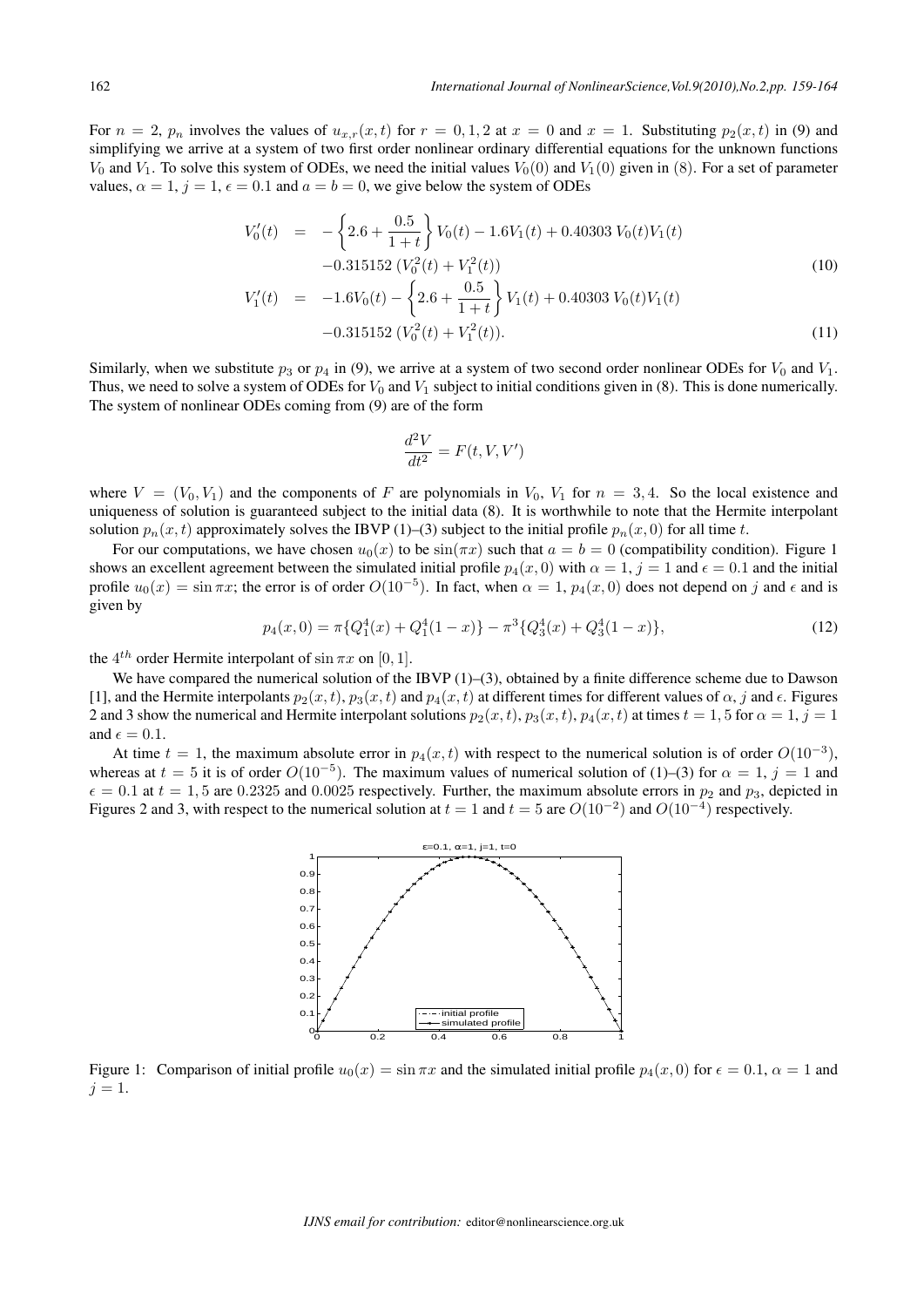

Figure 2: Comparison of numerical and Hermite interpolant solutions  $p_2$ ,  $p_3$  and  $p_4$  for  $\epsilon = 0.1$ ,  $\alpha = 1$  and  $i = 1$  at time  $t = 1$ .

Figure 3: Comparison of numerical and Hermite interpolant solutions  $p_2$ ,  $p_3$  and  $p_4$  for  $\epsilon = 0.1$ ,  $\alpha = 1$  and  $i = 1$  at time  $t = 5$ .

For  $\alpha = 2$ , it is worthwhile to note that the compatibility conditions, as laid down in (7), are not satisfied by  $u_{x,4}(0,0)$ and  $u_{x,4}(1,0)$  with  $u_0(x) = \sin \pi x$ . Therefore, we compute  $p_3(x,t)$  so that,  $\sin \pi x$  is compatible with  $p_3(x,0)$  and is given by

$$
p_3(x,0) = \pi \{Q_1^3(x) + Q_1^3(1-x)\} - \pi^3 \{Q_3^3(x) + Q_3^3(1-x)\},\tag{13}
$$

the 3<sup>rd</sup> order Hermite interpolant of sin  $\pi x$ . We have observed order of errors  $O(10^{-3})$  and  $O(10^{-5})$  in  $p_3(x,t)$  at  $t = 1, 5$ , with  $\alpha = 2, j = 1, 2, \epsilon = 0.1$ . Further, we have verified the Hermite interpolants  $p_3(x, t)$  with the finite difference numerical solutions for  $\alpha = 2$ ,  $j = 1, 2$  and  $\epsilon = 0.05$ . In this case also an excellent agreement is observed between the Hermite interpolants  $p_3(x, t)$  and the corresponding numerical solution.

We may point out that the Hermite interpolation approximation of the solution of IBVP  $(1)$ – $(3)$  can be used for non zero a, b also. The only requirement is the compatibility of initial and boundary data with the given PDE (see  $(7)$  and  $(8)$ ). For  $\alpha = 2$ ,

$$
u_{x,4}(0,0) \neq u_0^{(4)}(0), \ \ u_{x,4}(1,0) \neq u_0^{(4)}(1)
$$

when  $u_0(x) = \sin(\pi x)$  and  $a = b = 0$ . That is, the compatibility condition is not satisfied. Therefore, we have not computed  $p_4(x, t)$ .

### 3 Conclusions

Inspired by Grundy's (see [3]) idea of using Hermite interpolants to approximate solutions of initial boundary value problems for nonlinear partial differential equations, we have approximated the solution of IBVP (1)–(3) by Hermite interpolants  $p_n(x, t)$ . In the process we arrived at a system of nonlinear ODEs (9) involving  $V_0$  and  $V_1$ , the unknown fluxes at  $x = 0$  and  $x = 1$ . For  $n = 2$ , the system of ODEs is explicitly given by (10)–(11) for a specific set of parameter values. The system of ODEs resulting from (9) for different values of  $n$  is numerically solved for  $V_0$  and  $V_1$  subject to initial conditions (8). Then  $p_n(x, t)$  is computed at different times and compared with a numerical solution obtained by a finite difference scheme due to Dawson [1]. We have used Hermite interpolants  $p_n(x, t)$  of order up to  $n = 4$  because of computational simplicity and also because of the fact that  $p_4(x, t)$  has agreed with the numerical solution reasonably well.

#### Acknowledgements

The second author is greatly indebted to the Council of Scientific and Industrial Research for their financial support. Award No: 09/84(366)/2005-EMR- I.

### References

[1] C. N. Dawson. Godunov-mixed methods for advective flow problems in one space dimension. *SIAM J. Numer. Anal.,* 28:(1991),1282–1309.